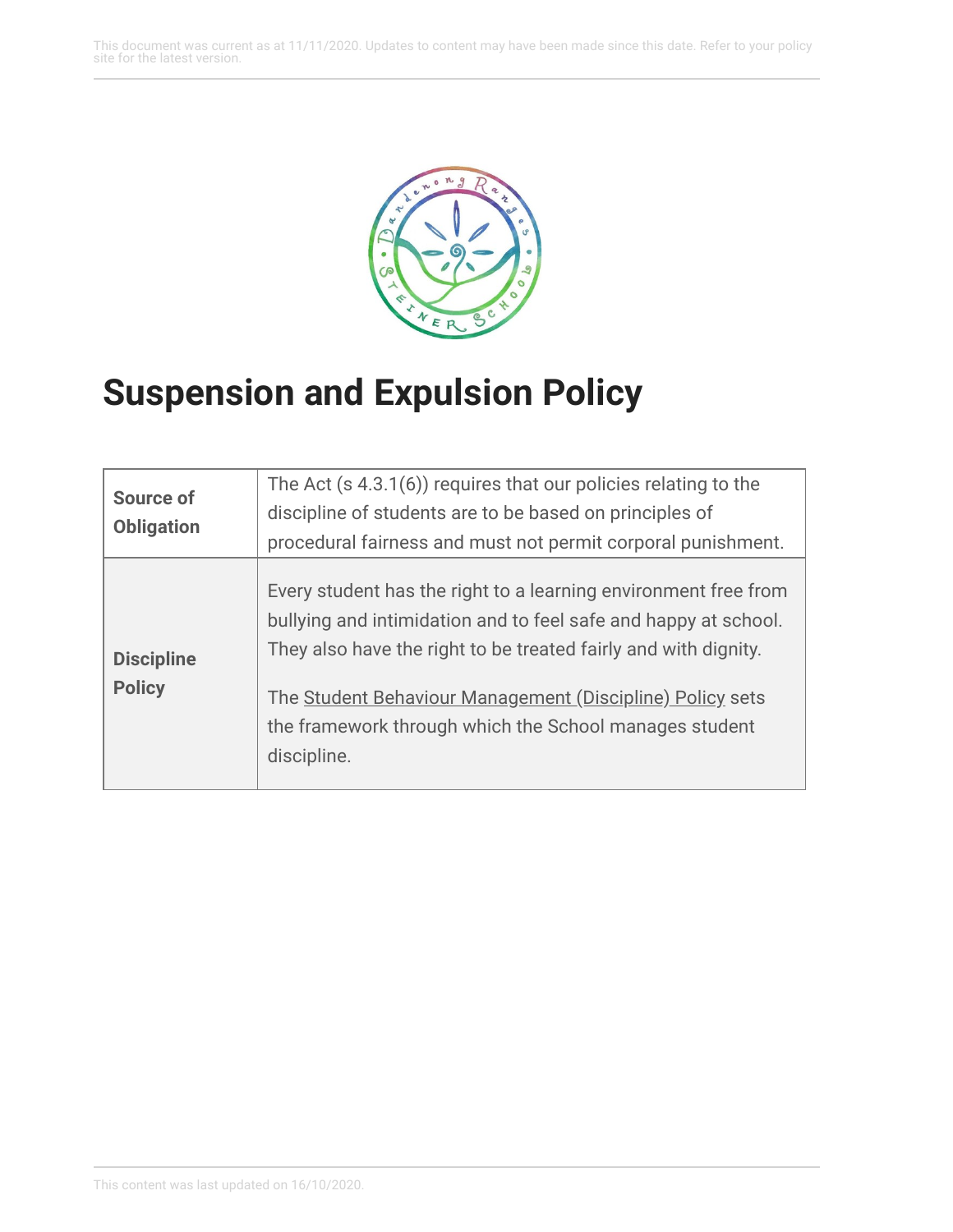| <b>Suspension</b><br>and Expulsion<br><b>Defined</b>                                           | Suspension or expulsion may occur as a consequence of a<br>serious breach of the School's rules, or serious disobedience.<br>A suspension is a temporary removal of a student from all<br>classes that a student would normally attend at school for a<br>set period of time.<br>Expulsion is the permanent removal of a student from one<br>particular school.<br>It is our policy that our procedures for the suspension or<br>expulsion of a student are based on the principles of                                                                                                                                          |
|------------------------------------------------------------------------------------------------|---------------------------------------------------------------------------------------------------------------------------------------------------------------------------------------------------------------------------------------------------------------------------------------------------------------------------------------------------------------------------------------------------------------------------------------------------------------------------------------------------------------------------------------------------------------------------------------------------------------------------------|
|                                                                                                | procedural fairness.<br>This Policy sets out the procedures to be followed when<br>making a decision about the suspension or expulsion of a<br>student.                                                                                                                                                                                                                                                                                                                                                                                                                                                                         |
| <b>Who May Make</b><br>a Decision to<br><b>Suspend or</b><br><b>Expel a</b><br><b>Student?</b> | Where any teacher or staff member decides that an act or the<br>behaviour of a student may warrant suspension or expulsion<br>the teacher or staff member must refer the matter to the<br>Management Team, or an alternative, disinterested<br>(independent and objective) member of the Management Team<br>who can make a reasonable and unbiased decision.<br>In serious circumstances, a student may be summarily<br>suspended, pending a final decision under this policy. In this<br>case, a meeting with the student and the student's parents to<br>review the suspension must be convened as soon as is<br>practicable. |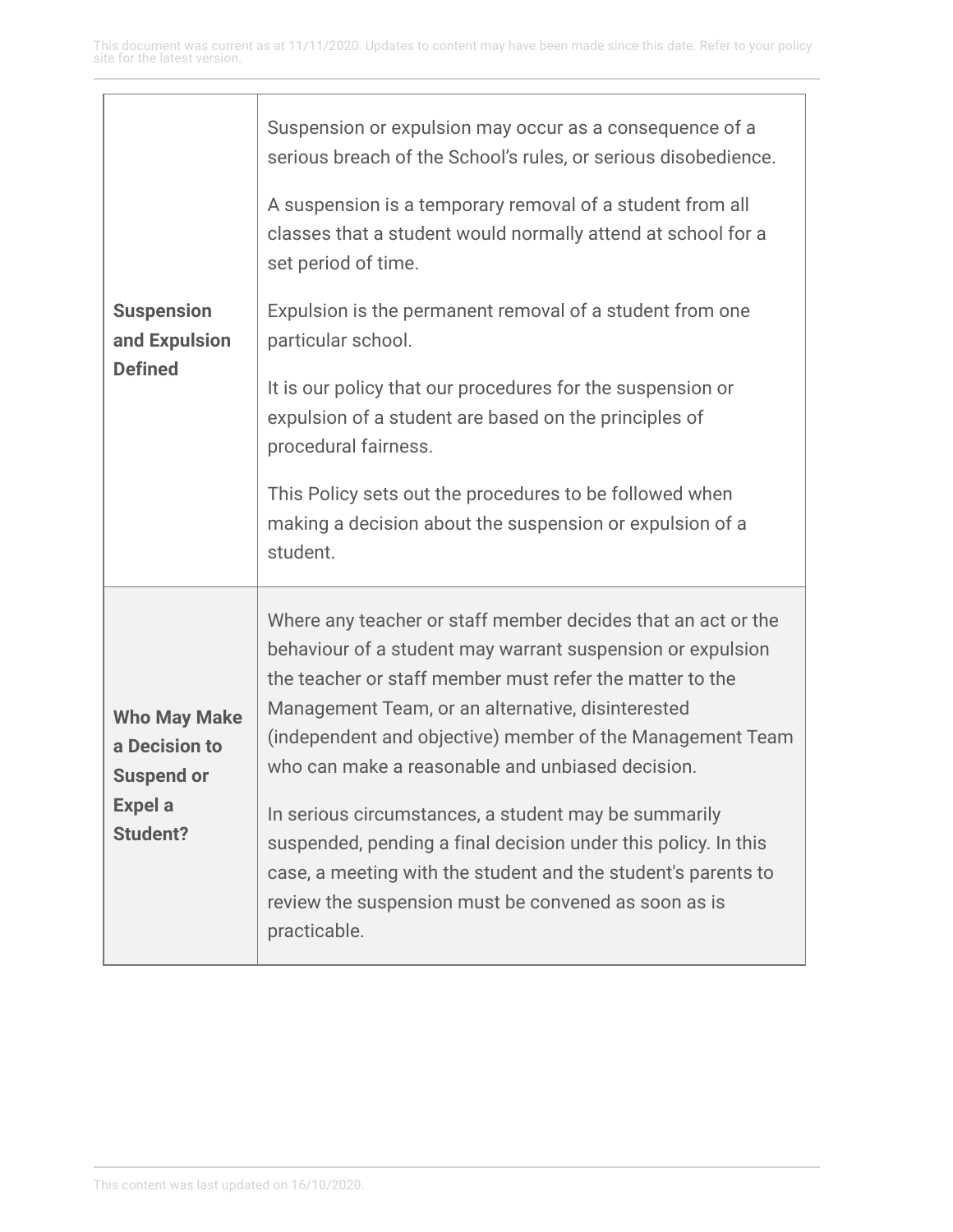| <b>Procedural</b><br><b>Fairness -</b><br><b>Procedures</b> | Dandenong Ranges Steiner School is committed to ensuring<br>procedural fairness when disciplining a student. All decisions<br>about the discipline of a student will be conducted in<br>accordance with our Student Behaviour Management<br>(Discipline) Policy. |
|-------------------------------------------------------------|------------------------------------------------------------------------------------------------------------------------------------------------------------------------------------------------------------------------------------------------------------------|
|                                                             | Where a decision is being considered to suspend or expel a<br>student, the Management Team will:                                                                                                                                                                 |
|                                                             | • write to the student, and the student's parents/carers stating:                                                                                                                                                                                                |
|                                                             | • the reasons that the student is under consideration for<br>being suspended or expelled                                                                                                                                                                         |
|                                                             | • the relevant rules, policies, standards of behaviour alleged<br>to be breached                                                                                                                                                                                 |
|                                                             | • the relevant allegations said to warrant suspension or<br>expulsion                                                                                                                                                                                            |
|                                                             | allow the student and/or the student's parents/carers to give<br>a response, either in writing or verbally                                                                                                                                                       |
|                                                             | allow the student to have a support person of the student's<br>٠<br>choosing                                                                                                                                                                                     |
|                                                             | arrange a meeting with the student, and the student's<br>parents/carers                                                                                                                                                                                          |
|                                                             | arrange for an interpreter, if one is required                                                                                                                                                                                                                   |
|                                                             | meet with the student and the student's parents/carers<br>and/or support person                                                                                                                                                                                  |
|                                                             | ensure that such a meeting is recorded in writing.                                                                                                                                                                                                               |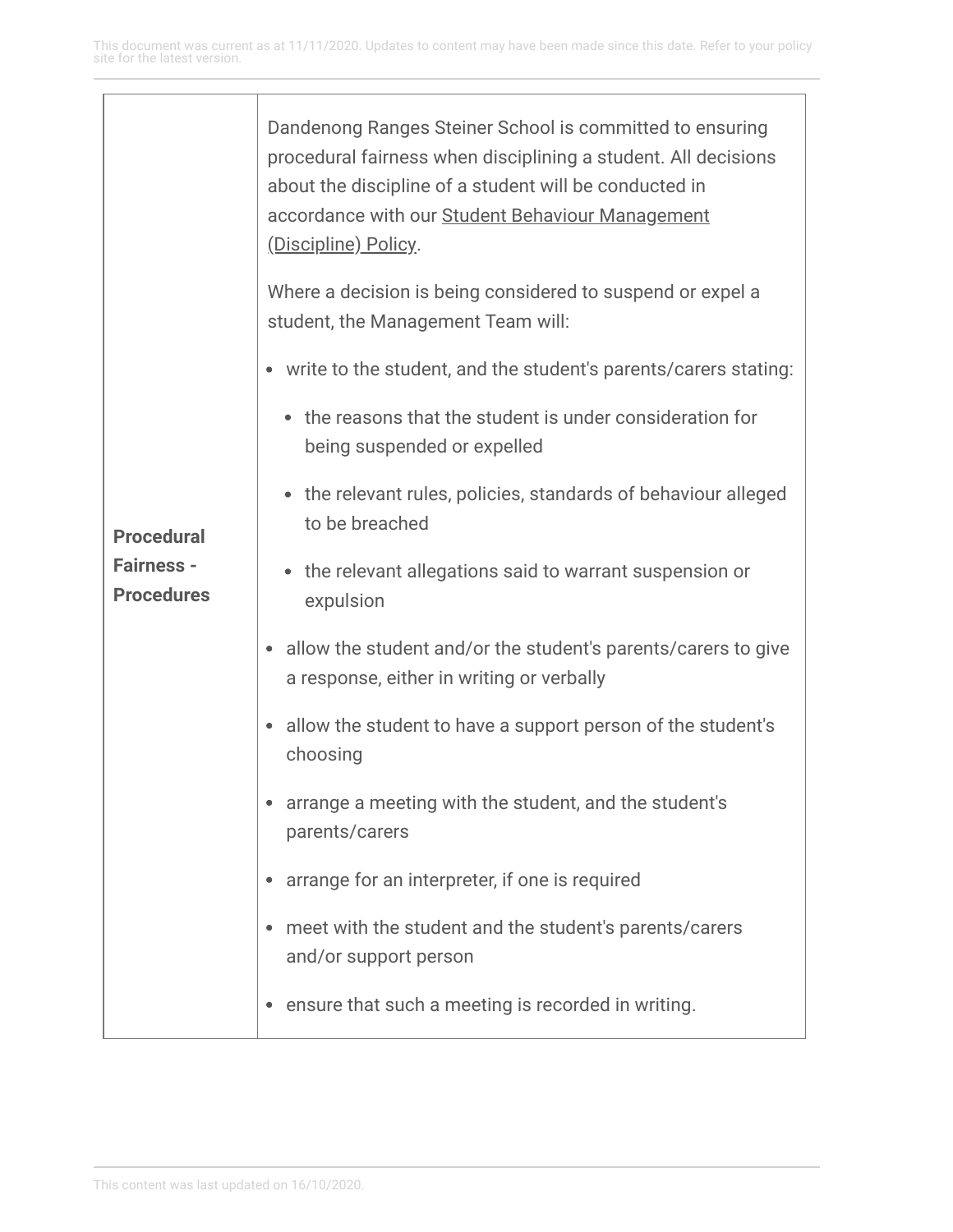| <b>Considerations</b>                                              | The Management Team, after following the procedures set out<br>in this Policy, will make a decision about the facts of the<br>allegations against the student. The Management Team will<br>then decide whether to suspend or expel a student based on<br>the following considerations:<br>the safety of all students, staff and visitors<br>the seriousness of the student's acts<br>the response or remorse of the student, if applicable<br>the pastoral care and welfare of the student<br>the student's prospects for rehabilitation.<br>$\bullet$ |
|--------------------------------------------------------------------|--------------------------------------------------------------------------------------------------------------------------------------------------------------------------------------------------------------------------------------------------------------------------------------------------------------------------------------------------------------------------------------------------------------------------------------------------------------------------------------------------------------------------------------------------------|
| <b>Alternatives to</b><br><b>Suspension or</b><br><b>Expulsion</b> | Despite the fact that a student has been referred for<br>suspension or expulsion, other consequences may be<br>imposed. These are outlined in the Student Behaviour<br>Management (Discipline) Policy.                                                                                                                                                                                                                                                                                                                                                 |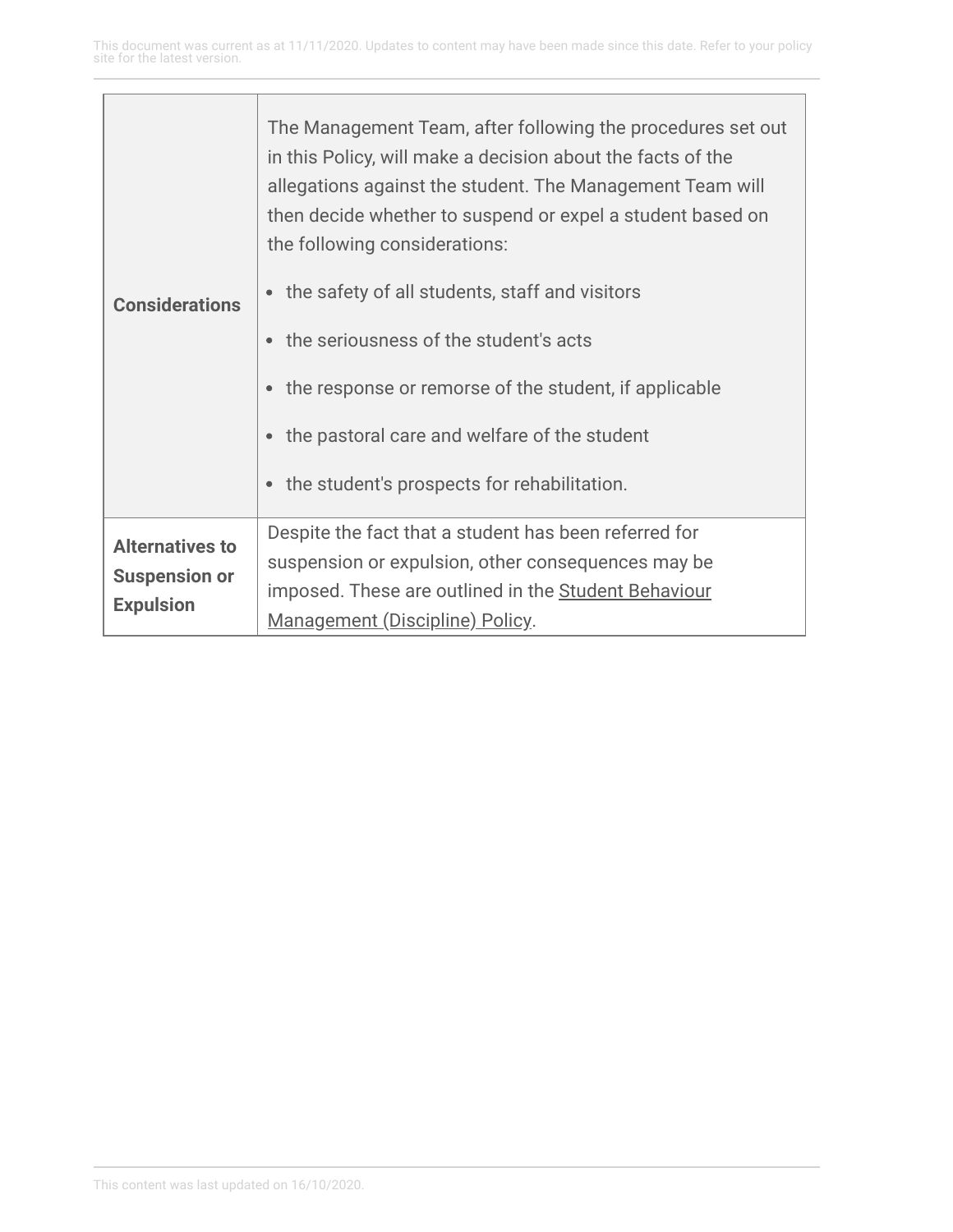| <b>Suspensions</b><br>and Expulsion | A decision under this policy may result in the following<br>consequences:                                                                                                                          |
|-------------------------------------|----------------------------------------------------------------------------------------------------------------------------------------------------------------------------------------------------|
|                                     | <b>Short Suspension:</b>                                                                                                                                                                           |
|                                     | A short suspension may be imposed as a consequence of<br>things such as continued disobedience, or aggressive<br>behaviour.                                                                        |
|                                     | The student may be suspended from attending school for a<br>period of four (4) school days or less.                                                                                                |
|                                     | <b>Long Suspension:</b>                                                                                                                                                                            |
|                                     | A long suspension may be imposed as a consequence of<br>things such as physical violence, possession of a weapon,<br>possession of a suspected illegal substance or serious<br>criminal behaviour. |
|                                     | The student may be suspended from attending school for a<br>period of between five (5) to twenty (20) school days.                                                                                 |
|                                     | <b>Expulsion:</b>                                                                                                                                                                                  |
|                                     | A student may be expelled from Dandenong Ranges Steiner<br>School. This should be considered as a last resort.                                                                                     |
|                                     | An expelled student will be unenrolled from Dandenong Ranges<br>Steiner School and will not be allowed to re-enrol without the<br>permission of the Management Team.                               |
|                                     | A decision to expel a student may only be made after<br>consultation with the Management Team.                                                                                                     |